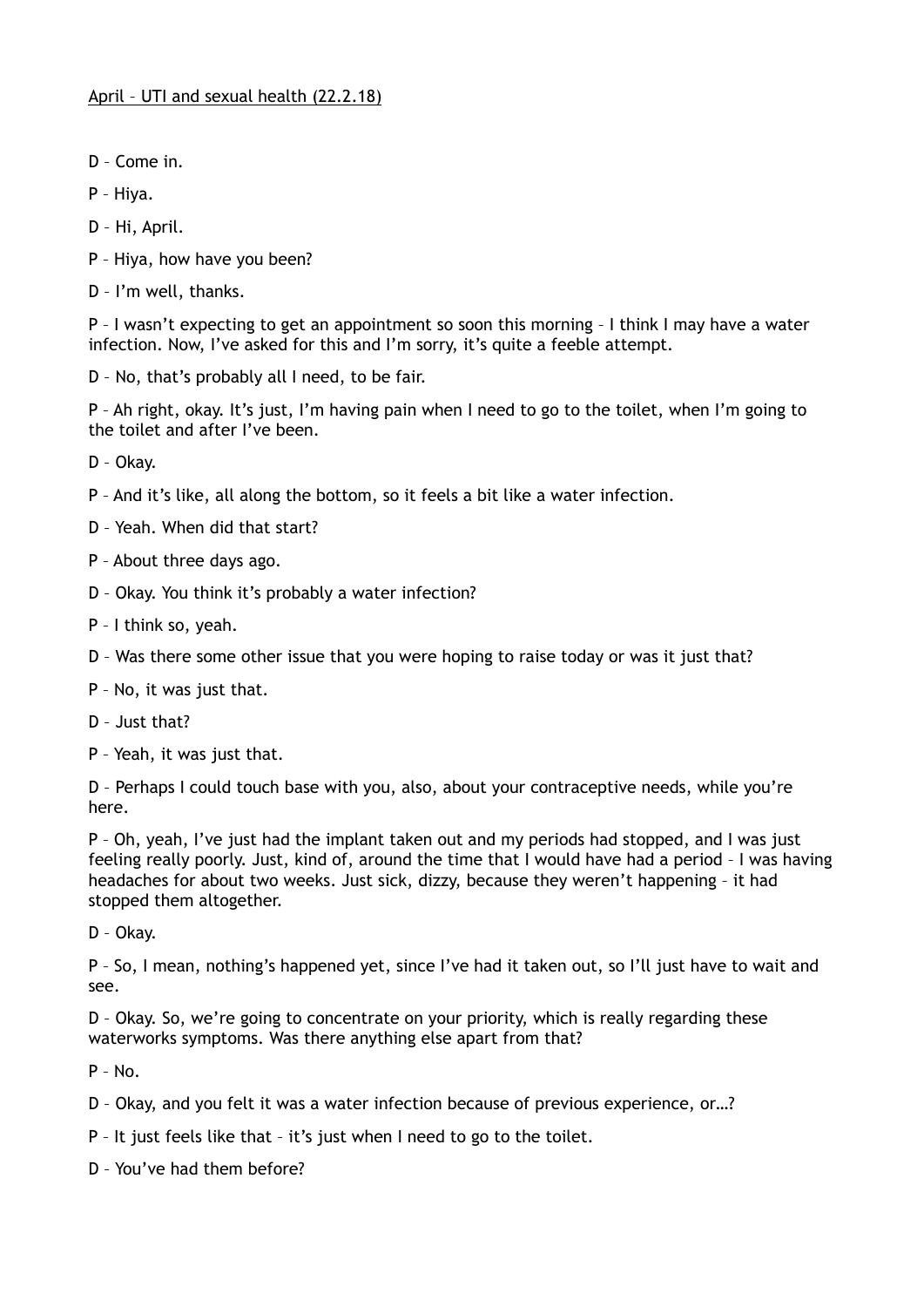P – Yeah. Long time ago since I've—because usually I've got them, and I don't know I've got them.

- D Ah, okay. So, you're not particularly prone to them, but you have had them before?
- P I've had them in the past, yeah, but sometimes I just get back pain with them.
- D Ah, so they've sometimes been a bit difficult to pick up.

P – Yeah.

D – No back pain at the moment, though. So, it's just that lower tummy discomfort that you've described and the fact you're going—and when you go it hurts.

- P And I'm going quite regular as well.
- D So, you're going more often than usual as well?
- P Yeah.
- D Okay. Good. Could it be anything else?
- P No, not as far as I know.
- D Can I just ask some personal questions?
- P Mhmm. Yeah, sure, yeah.
- D When was your last period?
- P Oh, god, probably about four months ago.
- D Okay, and that's because of the implant?
- P Because of the implant, yeah.
- D So, we're not surprised about that. Is there any chance that you could be pregnant?
- P None at all.
- D Do you mind me just delving into that a little bit?
- P Yeah, that's fine.
- D That's okay? You're taking precautions, or you're not having sex?
- P I'm just not having sex. My partner's having a bit of an issue at the minute.
- D Oh, okay.
- P So, at the minute it's not so…
- D Sorry to hear that. Is that something you're comfortable to talk about?
- P Probably more so than him, because he won't go to the doctors about it.
- D Okay.
- P There's nothing I can do, really, so… it's up to him.
- D Okay, well… is he a patient here with us as well?
- P Yes, he is.

D – If that's something that he's be comfortable to talk about with you there, or without, I'd be delighted to support him. It sounds like that is an issue, doesn't it?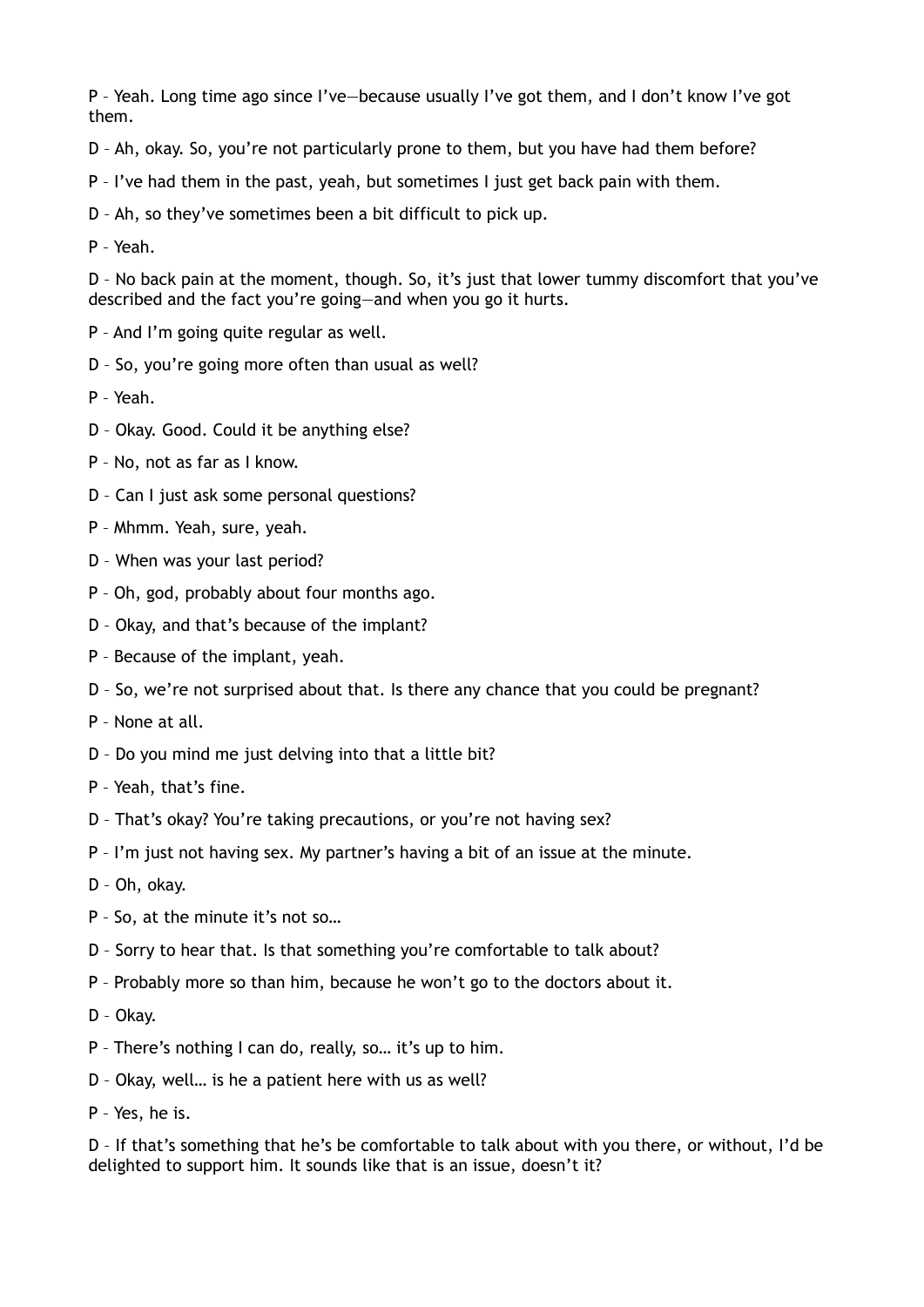P – I have told him to come but he just won't. I think he thinks he's going to need an operation so he's just reluctant to come.

D – Oh, dear. Can you tell me a bit more?

P – Well, it's quite graphic. His foreskin, it's not stretching anymore, so he feels like it's splitting, and it's really painful.

D – Okay, common problem.

P – Yeah, I mean he's like in his fifties, kind of, fifty-one and I don't know if it's an age thing or if it's just something that happens.

D – More likely to be something that just happens. To check there's nothing serious going on there, no ulcerations, around there at all?

 $P - N<sub>0</sub>$ 

- D No, okay. And he's well in himself otherwise?
- P Oh, yeah, he's fine, yeah.
- D So, he's still interested in having sex, but it's painful for him, and it splits?
- P Well, yeah, basically, but we haven't for a while, now.
- D Okay, is he able to masturbate?
- P I don't know.

D – No, okay. So, I'm sure I can help him. How's all this affecting you?

P – To be quite honest, it's not really, because, I don't know, I think I've just got that much other stuff going on. Just work and the kids—I've just become a Granny.

D – Congratulations, is that - that looks as if it's a positive thing for you.

P – Oh, god, yeah, she's absolutely beautiful. She's, she was born in November, but no—I think it's just an issue for him because he, for some reason he just won't go to the doctors about it, but he's thinking well, I've googled it and it looks like I'm going to have an operation. It's like, well…

D – Yeah. Your libido okay?

P – Yeah.

D – Normally enjoy it, but it's just not happening at the moment?

P – Yeah.

D – Is that much of an issue?

P – Actually no, I'm not too bothered actually. Kind of, past few years I haven't really…

D – Less interested?

P – Yeah. I don't know…

D – Is that a concern to you, or between the two of you?

P – To be honest, no, and even less so, now that he's the way he is.

D – I mean, if it's not a priority that's absolutely fine, but can I double check because sometimes that lack of libido can be related to another problem. Do you think it might be?

P – Sometimes I just put it down to stress, and just being tired and, you know, just having…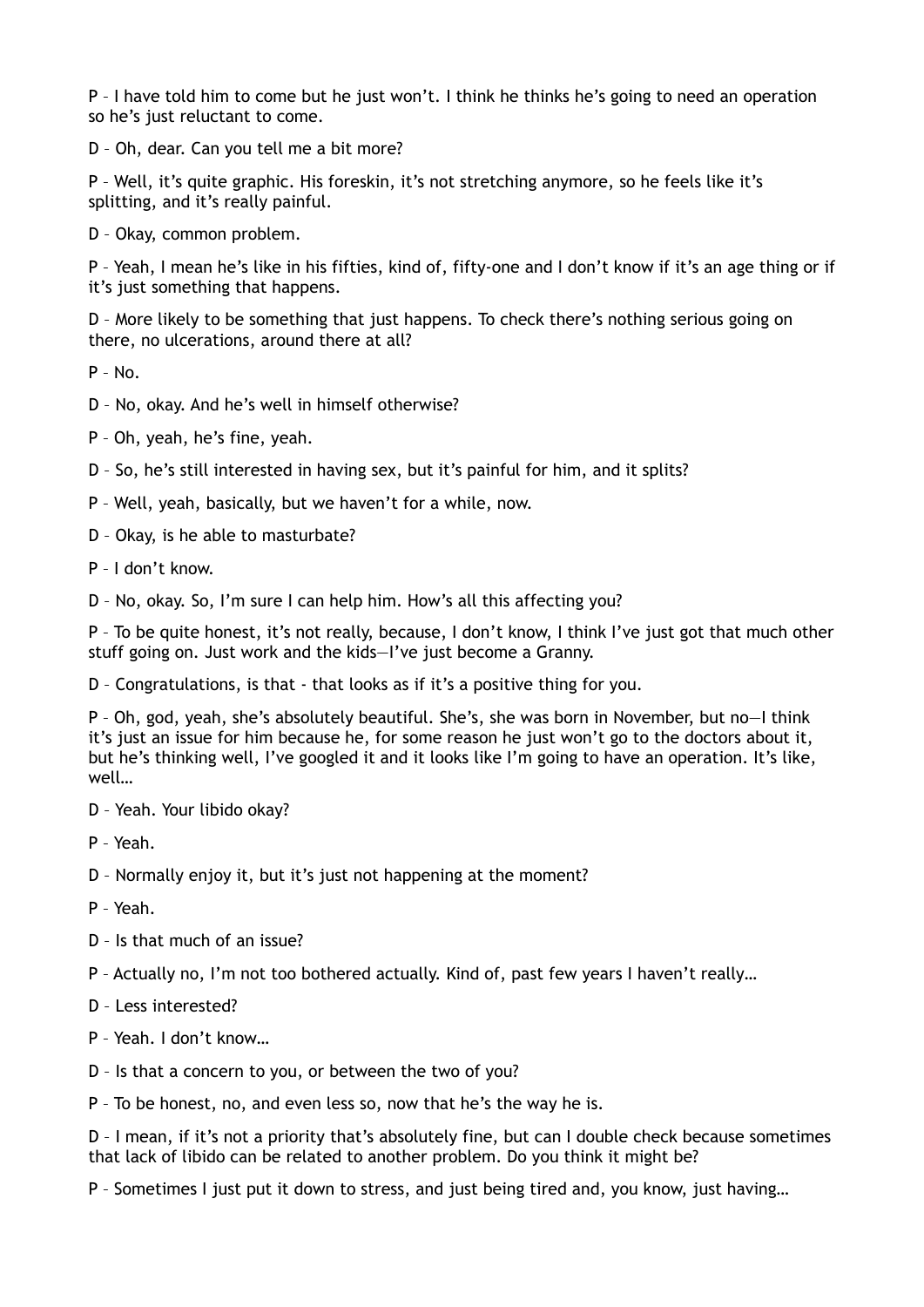- D Okay.
- P Yeah.
- D That makes sense, yeah. So, you're working hard, from the sound of things?
- P Yeah, yeah.
- D What does that involve?
- P I've got a cleaning and gardening business.
- D Okay. Business is going okay?
- P Oh, yeah, really busy.
- D But busy.
- P Yeah.
- D But good busy?
- P It's hard work.
- D Mood's okay?

P – Yes. I get a bit anxious at times though, just worrying about my mam. I didn't even come in for that.

D – Do you mind me asking a little bit about your mum?

P – It was the year after I had cancer, my mam was diagnosed with breast cancer again – the second time. She had a mastectomy, but she's just not been well recently, at all, she's been to the doctors and they just say if it's like that next week, come back and they just—I'm just worried about her, she's just tired all the time.

D – Is she a patient here, too?

 $P - No$ .

- $D No$ .
- P She's at the one at Burnside.
- D Is she getting support from her doctor—is her doctor aware of the issues?

P – Yeah, but, I mean they're just—I mean, she's getting breathless. It feels like she's got the flu, but kind of not.

D – Yeah, yeah.

P – I mean, they did take her off the calcium tablets because they put her on these tablets for her cancer that takes calcium out of her bones. So, they gave her a calcium supplement, and they had to take her off them because it was like when you're going to fall asleep, because you've got too much calcium in you.

- D Got you, right.
- P So, they took her off them and she takes—
- D Has the cancer spread, do you know?

 $P - No.$ 

- D No, it's just localised to the breasts. And she had an operation for that?
- P She had a mastectomy, yeah.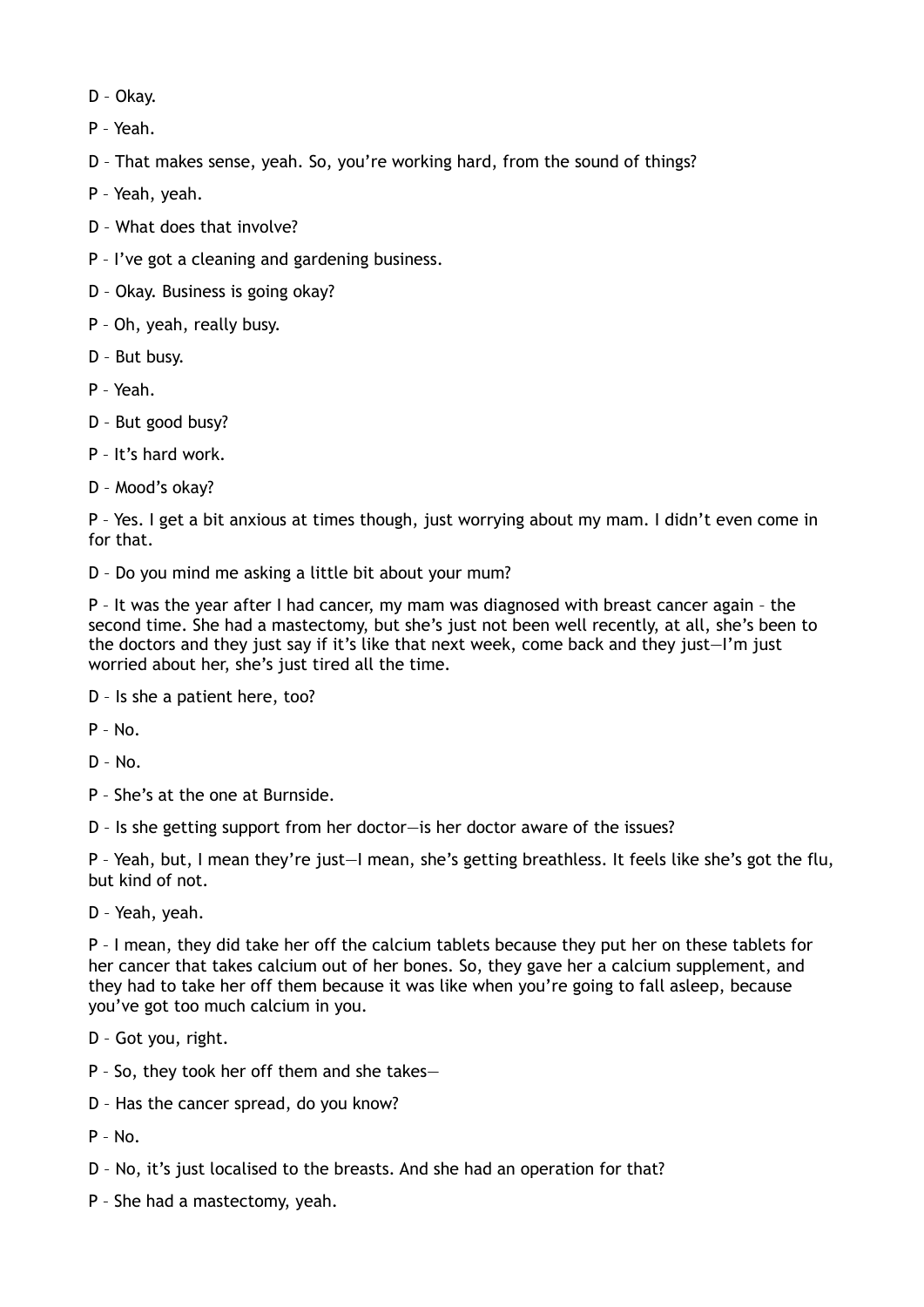D – And she's on medication?

P – Yeah.

D – So there's some difficulties as well, isn't there, okay. A lot of weight on your shoulders then, in terms of—because your mum's important to you, yeah. Can I just check, domestic arrangements at the moment? Who's in your house at the moment, these days?

P – Myself, my partner, my young son, who's ten and my eldest, but he's kind of living at his girlfriend's mams at the minute, since she's had the baby.

D – And you've been together with your partner for how long, now?

P – About eighteen years.

D – Yeah, okay. And your partner is the father of your son.

P – My youngest son, yeah.

D – Your youngest son, the ten-year-old?

P – Yeah.

D – Yeah, okay. Good. Do you mind me asking a really personal question, if that's okay?

 $P - No$ .

D – Are you having sexual contact with anyone else?

 $P - No$ .

D – No, okay. So, we're not thinking that this is likely to be a sexually transmitted infection?

P – No.

D – You've never had chlamydia?

 $P - No$ .

D – Okay. No discharge from down below? And when you've had sex, it's not been painful when you've been having sex?

P – No.

D – Okay. So, we're thinking, really, a water infection on this one, aren't we?

P – Yeah, that's what I'm thinking.

D – These are very typical symptoms of that. No fever, your weight's been okay, your general health's okay, a lot of stress and that's having an influence, probably, on your libido. Particularly worried about your mum and, obviously, tackling her problems, and hopefully tackling your partner's problems as well. Perhaps they would be the keys to helping you feel a bit brighter, okay?

P – I just lie in bed at night, waiting for the phone to ring—just lying there, expecting it to ring all the time, like if something's happened to my mam or my dad. Just, she was taken into hospital last—it was a while ago now, we thought she was having a heart attack, chest pains and that, but it turned out to be kind of… They thought it was nerve pain from along where her scar is.

D – Yeah.

P – But it's just… I go to bed and I'm just waiting for the phone to ring all the time, it's just like an anxious kind of thing.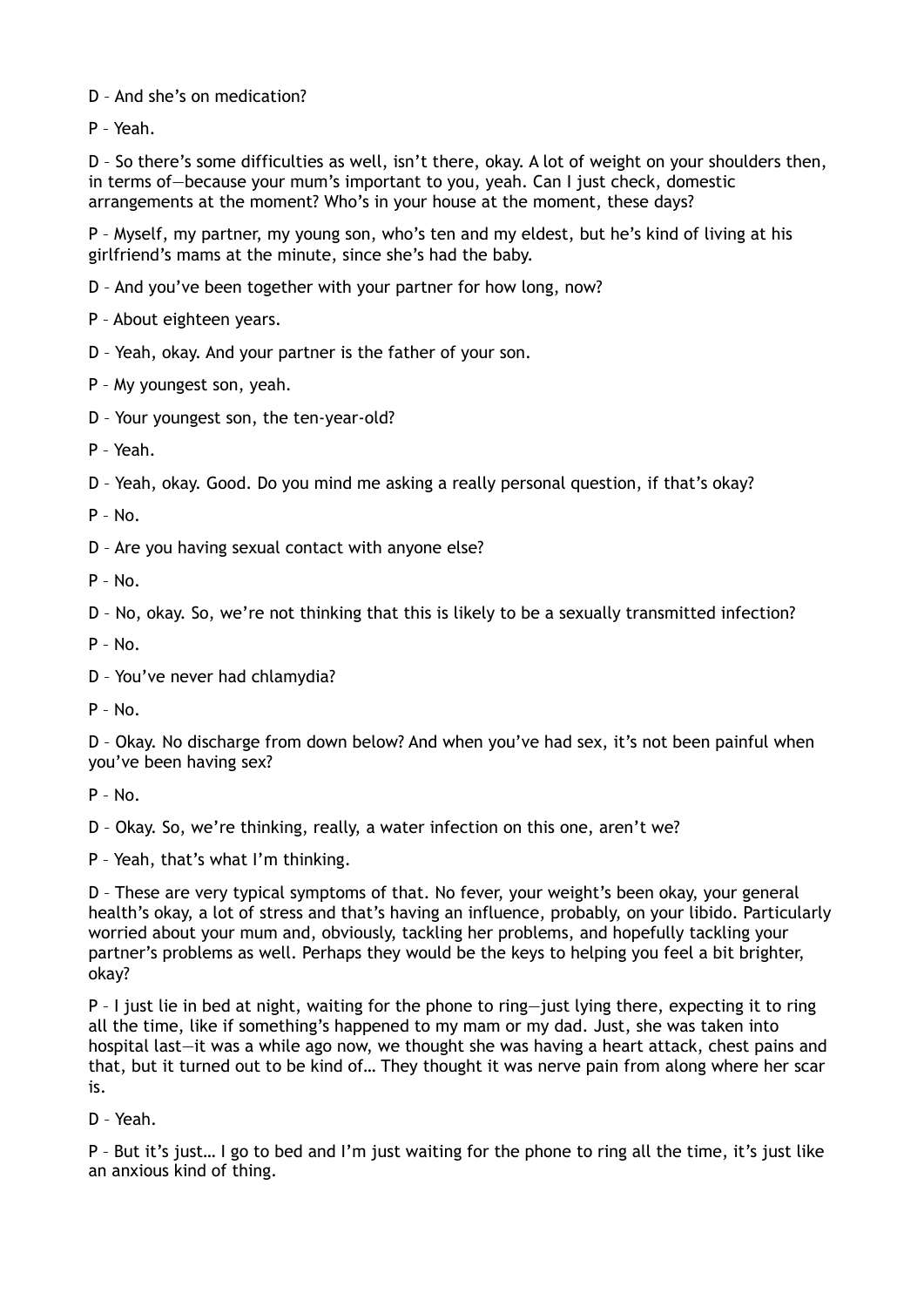D – When you've had trouble with anxiety in the past, has there been anything useful to help you with that?

P – I don't know, just—no, not really. I mean, you gave me the diazepam when I was poorly myself, and that helped, but, I mean I take citalopram at the minute and I don't really like to take a lot of medicines.

D – Alright, okay. Can I check, regarding the citalopram, you know that you shouldn't be using anti-inflammatory painkillers without our input, because citalopram slightly increases the risk of you bleeding.

- P Yeah, I don't use anything but paracetamols.
- D And the dose of the citalopram you're using is 20mg.
- P 20mg.
- D And that's suiting you okay at the moment?
- P Yeah, it's just—

D – Give me an anxiety score overall, at the moment? So, ten's the worst and nought's the best – where would you be on that scale?

- P Maybe seven.
- D Yeah, okay.
- P That's just been since my mam hasn't been well.
- D So, it's substantial, isn't it? Have you been on a higher dose in the past?
- P I was on…
- $D 40?$
- P I was on 30.
- D Oh, 30, and how did that suit you?

P – Yeah, it was okay. It was alright but—I mean, I did try to come off them but… It's probably on your records, I don't know when it was.

D – Sounds like things are a bit more difficult for you at the moment. Did anything else help you cope with your anxiety levels being bad? I know we only used the diazepam for a very short period of time, didn't we?

P – Yeah. I only took about five, to be honest.

D – Are you feeling that diazepam would be helpful for you, as a security blanket, at the moment, or not, not really?

P – Not really, no. It's not something that I want to kind of…

D – Well, were talking therapies helpful? To help you cope with that anxiety.

P – I don't know. I was seeing a counsellor—I was seeing, well I thought it was one of the Macmillan counsellors, but it wasn't, it was one of the counsellors that was just came from the Sunderland site somewhere.

- D How long ago was that?
- P It was when I was having my treatment.
- D Yeah.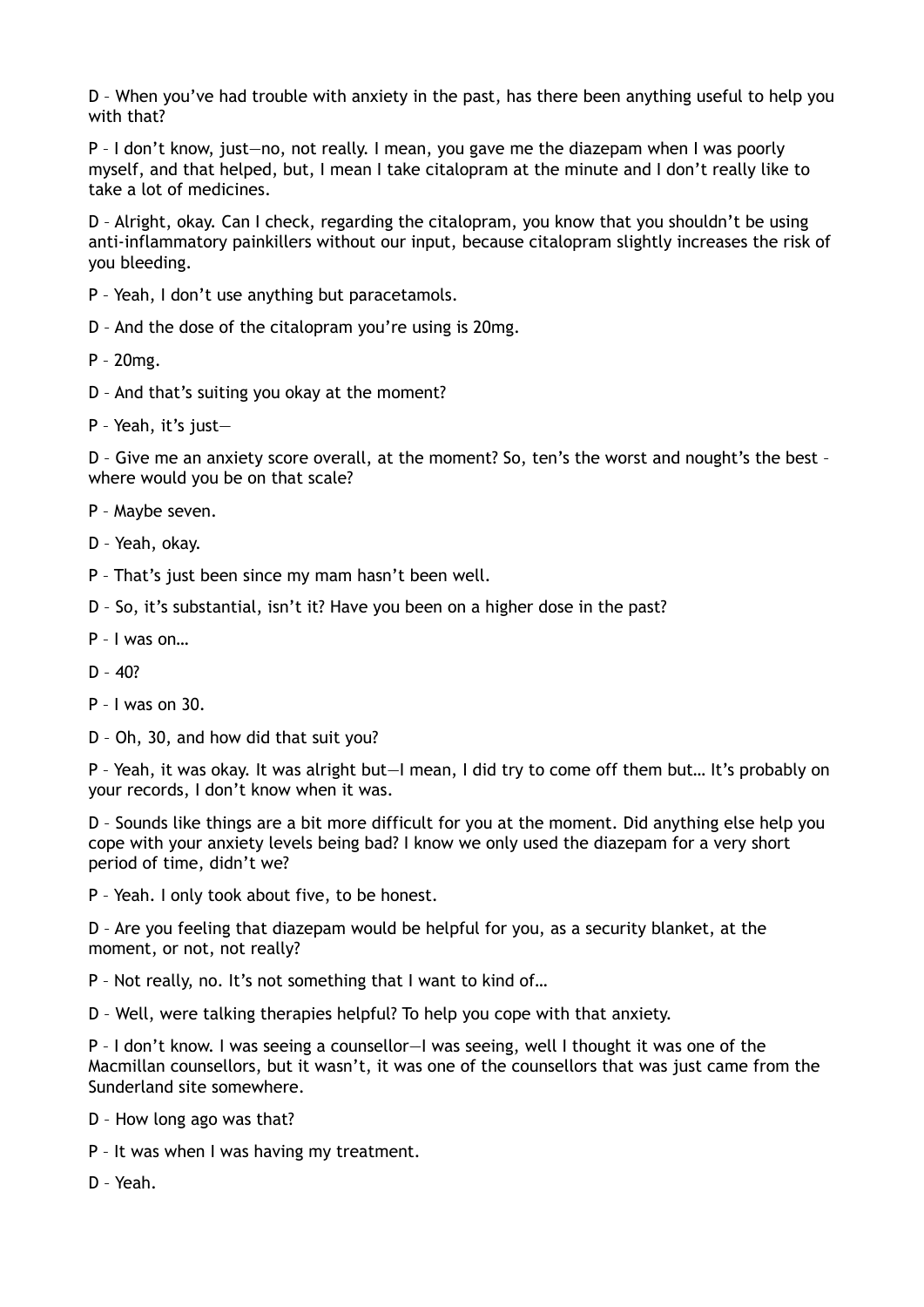P – But to be quite honest, it was okay while I was just talking to her about, like the [unintelligible] and stuff, but then she was wanting to probe in to stuff, like stuff that had happened years ago, and I just couldn't do it.

D – Okay. It wasn't useful for you; that's an unusual approach. Sometimes it's helpful for you to talk about what happened before, but most of the time it's helpful to focus on the future, isn't it?

P – Yeah.

D – And that's the sort of therapies that help you cope better.

P – Yeah.

D – So, that can be available if you want it, and that sort of thing, there's a choice, really, of things that work for talking therapies for people like you – you don't want to delve into what's happened in the past.

P – Yeah.

D – Looking forward with mindfulness, or cognitive behavioural therapy often works for that. So, that's available to you, if you want it.

P – Yeah.

D – So let me know. Can I double check, in terms of the symptoms that you first presented me with, when you were diagnosed with the non-Hodgkin's lymphoma, you've had none of those recently?

P – No.

D – Okay. Weight's been steady, eating okay, no lumps and bumps, and no night sweats or anything like that?

P – No. I mean, I do get quite hot on a night-time, around about my period – when it's due.

D – Yeah.

P – But I've always had that.

D – That's not unusual for you.

P – And I've been, kind of, getting hot flush kind of things on a night-time.

D – Yeah, okay.

P – But nothing, nothing really.

D – How old was your mum when she went through the change, do you know?

P – I think she was in her fifties.

D – Yeah, okay.

P – I can't remember.

D – So, if the flushes are becoming more of an issue, let us know. I promised that I would touch upon the contraception side of things. Because you've had some lower tummy pain, what I'm going to do today is we'll treat you for a water infection, but we'll send the urine sample off to make sure that you're on the right treatment, if your symptoms aren't getting any better within two or three days.

P – I'm sorry, I couldn't…

D – No, no.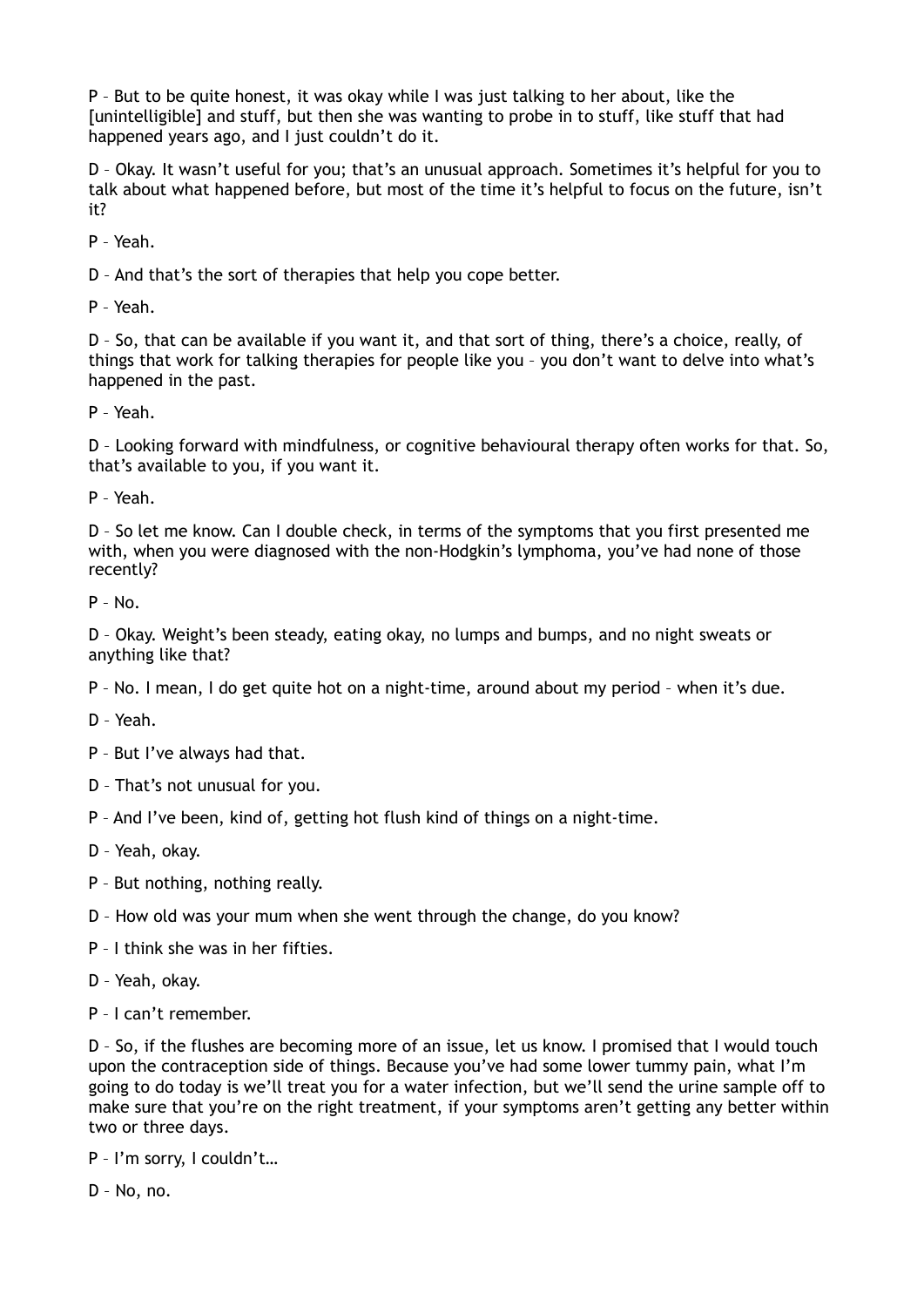P – I wasn't expecting to get an appointment so soon, and I'd already been to the toilet this morning.

D – So, what we'll do is we'll get you to produce a larger sample before you leave today – because I'm sure you'll be able to manage that before you go.

P – Okay.

D – And we'll send that off to the lab, to get them to double check for you. But, if your symptoms aren't improving then we can always see you then, and that will guide your future treatments, okay.

P – Yeah.

D – We don't need to check your weight today, because we did that relatively recently.

P – I'll tell you what it is, it's 9 [stone] 11, because I've just started a healthy eating thing and I've lost four—five pounds.

D – Brilliant, brilliant. That's good to hear.

P – So, I'm over the moon.

D – So, if you can take your coat off. So, your temperature's normal. We're going to lie you up on the couch and just have a wee feel of your tummy.

- P Oh, okay.
- D If that's okay for you. Your bowels have been okay?
- P Yeah, fine. I've been living on fruits and vegetables at the minute, so.
- D Great. Are you enjoying it?
- P Yeah. Cut out all the biscuits and all the…
- D Can I feel your tummy, so if you just loosen those top buttons that would be great.
- P Yeah, of course.

D – So, no lumps and bumps that you've noticed?

 $P - No$ .

D – Okay, well I haven't found anything that I'm worried about there at all. Nice rate of pulse, and no particular tenderness in your tummy or your kidneys. Because you've had this flank pain before, when you've had a bad water infection then there's no suggestion of that either, which is great.

P – Yeah.

D – Good, great. Are you allergic to anything you know of?

P – I think erythromycin.

D – Well, we wouldn't usually use that for a water infection. I was going to suggest nitrofurantoin.

P – I've had trimethoprim for a water infection before.

D – We sometimes use that. That's normally a second-line treatment that we use, these days because nitrofurantoin seems to be the first-line choice. Is that acceptable to you?

P – Yeah. I've never had it before.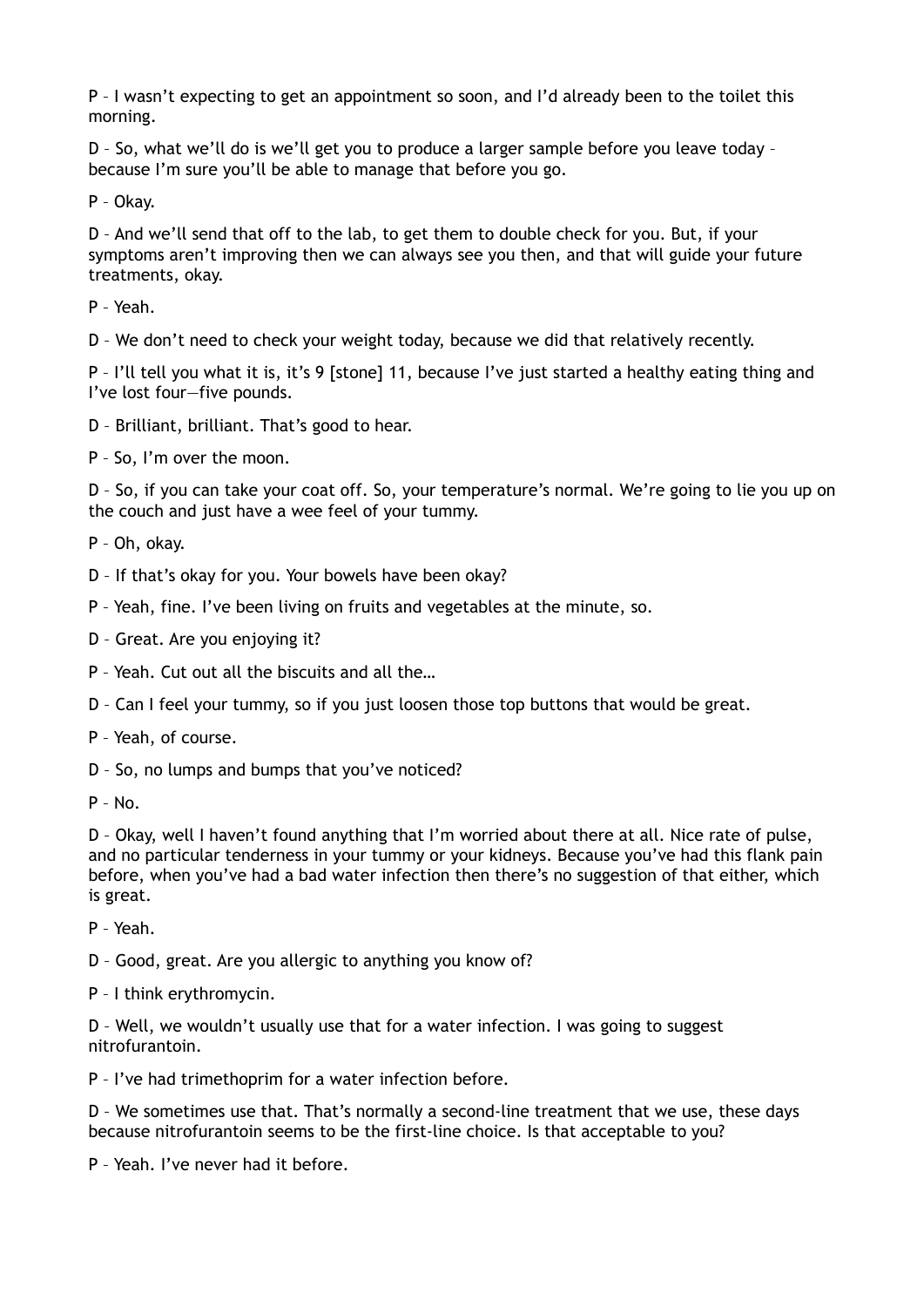D – It's usually a five-day treatment, okay. So, use it until your symptoms have gone, and if your symptoms haven't gone at the end of those five days then let me know.

P – Okay, right.

D – If you're poorly – you're getting that flank pain coming and you're feeling really unwell with it—

P – Does that mean it's already gone to your kidneys, or…

D – It can do, it can suggest that that's the case, and in which case, we sometimes use a slightly different antibiotic for that.

P – Right.

D - But if you're poorly, vomiting repeatedly, severe tummy pain, high fevers; that sort of thing then we need to know about that. And obviously, if you're vomiting, then you're not going to be able to keep your antibiotics down anyway, so its helpful for us to see you under those circumstances urgently, if that's okay.

P – Okay.

D – So, from the other point of view of the other issues, we wanted to touch upon contraception before you left, to make sure that, even though it's not a priority for you, that you've got some thoughts in your mind for next time we talk about it. Now I know that Michelle Rogerson's been talking to you about your contraceptive needs as well – is it helpful for me to go over those with you today?

P – It's not really needed at the minute.

D – So, not a priority, but where are you going to go from here, when you need something?

P – Well, I would come straight back. I mean, I'd probably be reluctant to get the implant back in.

D – Are you good at pills?

P – I used to take the pill, before I had the implant, yeah. So, I'd probably go back on that.

D – And you're not a smoker?

P – No, don't smoke or drink.

D – So, what about a mini-pill for you?

P – Yeah, I mean because of the—they were saying that I wouldn't need something really high because of my age, is that right?

D – Well, your fertility's less at this sort of age anyway. The downside of the mini-pill is that it won't necessarily give you withdrawal bleed.

P – Right. Okay.

D – But, for a lot of women… a third of women will find that they don't have a period.

P – Is there any pill that you shouldn't take if you've previously had cancer or not?

D – We do need to be very cautious about things that have got oestrogen in, depending on the type of cancer that you've got – but that's usually for breast cancers that are oestrogen receptor positive.

P – Right, okay.

D – So, for the type of cancer that you've had in the past, a non-Hodgkin's lymphoma, there's not a particular issue with them.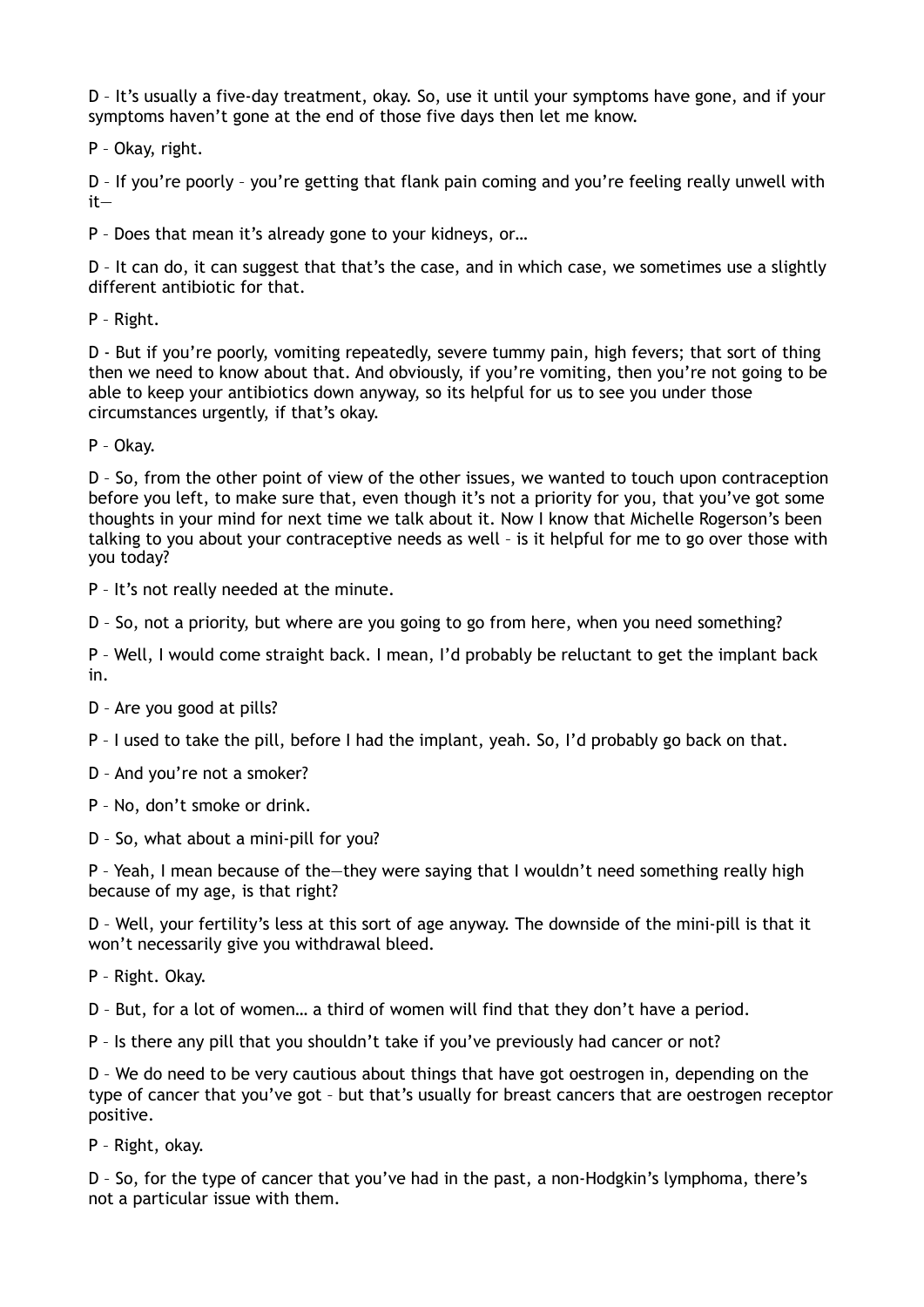P – Right.

D – So, it could be acceptable for you to use a combined pill, but the problem with a combined pill is that it does increase your risk of clots.

P – Right, is that like the cerazette type?

D – The cerazette type is the mini-pill, which is the progesterone only one, yeah.

P – I've been on that one before?

D – And did that suit you okay?

P – I think it did, yeah.

D – So, that might be the one that we, that you choose.

P – Yeah.

D – With our support. But it doesn't sound like you want that today. Let's treat you for your water infection.

P – No, no, if he decides that he needs some help then…

D – All the other things that we need to think about. So, the next priority, I think that you've shared with me now, is really the stress and everything that's going on in your life. It doesn't sound like you want talking therapies just yet, but we can give you the number if that would be helpful to you.

P – Yeah.

D – So, that's available to you as and when you need it, but you might choose to increase your citalopram to either 30 or 40 because that seemed to be helpful to you, when you were going through a stressful patch before. No need to make a decision today. What do you think?

P – Well, I mean, I've been on citalopram for like, god it must be about coming up ten years, now. I think it was about, I can't even remember when it was, last year and I was feeling okay and I tried to come off it, then the GP had—it turns out they said he tried to take me off it too quick. It was over three weeks.

D – If you're finding that there's still a lot going on in your life, whether they're good or bad things, it's probably not a good time to be adjusting, in terms of bringing the dose down. But, certainly when things are a little bit more difficult for you, under those circumstances, you might choose to increase the dose, and that could be helpful for you to cope with a difficult period of time.

P – Does it matter how long you take these citalopram tablets for?

D – They're not dependence-forming, but they have small risks. And the small risk, really, is the risk of bleeding that's the major issue.

P – Right.

D – And if you've been fine with them, without any significant side effects, then they're probably safe, to be fair.

P – Yeah.

D – So, they're okay to use long-term if you need to.

- P So, that's like over a long period?
- D Yeah, absolutely. Are you comfortable with that?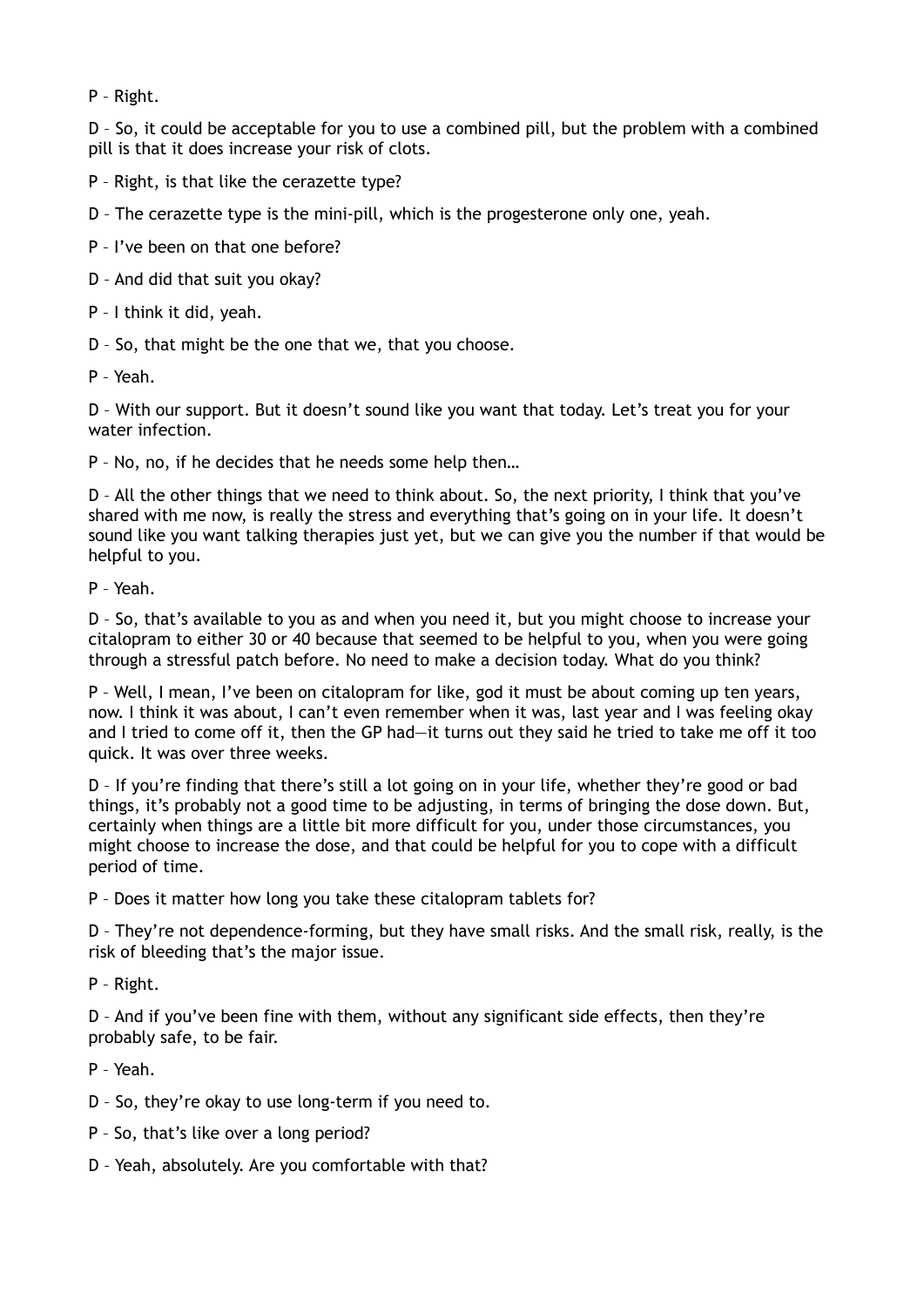P – Oh, yeah. I just wasn't sure if there was a time limit as to how long you should be taking something like that.

D – Yeah. From your partner's point of view, I'd be delighted to help and support him, and make a very positive diagnosis, and almost certainly cure his problem. There's a couple of options for him, often I would just prescribe an ointment that would work in three months and make that foreskin less tight. Potentially, we might even think about circumcision for him, but rather than him stewing about it…

P – Yeah, I think that's what he was worried about.

D – It's better for him to come in and discuss it, and we can help him about that. Regarding what's going on with your mum, it sounds like she's needing a lot of support, and consequently, you're needing more support because of it. Shall I give you the talking therapy's phone number?

P – Yeah, please, yeah.

D – Yeah, so we'll do that before you go, and I'll also give you a prescription for the nitrofurantoin today. So, you're going to take that twice a day. I usually recommend that when you use antibiotics, you use a probiotic as well.

P – Oh, like the yoghurts or something?

D – You could use a probiotic yoghurt, or you could use a probiotic capsule that you can get from a health food shop.

P – Okay.

D – Or from the internet.

P – Right, okay.

D – So, there is a preparation called biocult, which seems to be helpful for protecting you against getting diarrhoea caused by using antibiotics, so that might be worthwhile considering as well.

P – Right, okay.

D – But, if you prefer the probiotic yoghurts, it's a reasonable choice.

P – Right.

D – Have you got any questions or anything that you want to explore further?

P – No. No.

D – So, I've got a wee card here that tells you about the talking therapies.

P – Thank you.

D – Access. So, *Increasing Access to Psychological Therapies* is what it's called, so it's talking therapies, but if you say, 'Look, I've had some experience with counselling before, counselling wasn't the thing—I don't want to delve into what happened in the past, I really want to be looking towards the positives in the future'.

P – That was the thing that put me off.

D – And mention mindfulness, mention cognitive behavioural therapy; they may be the ones that are suitable for you.

- P Alright.
- D Yeah?
- P Yeah.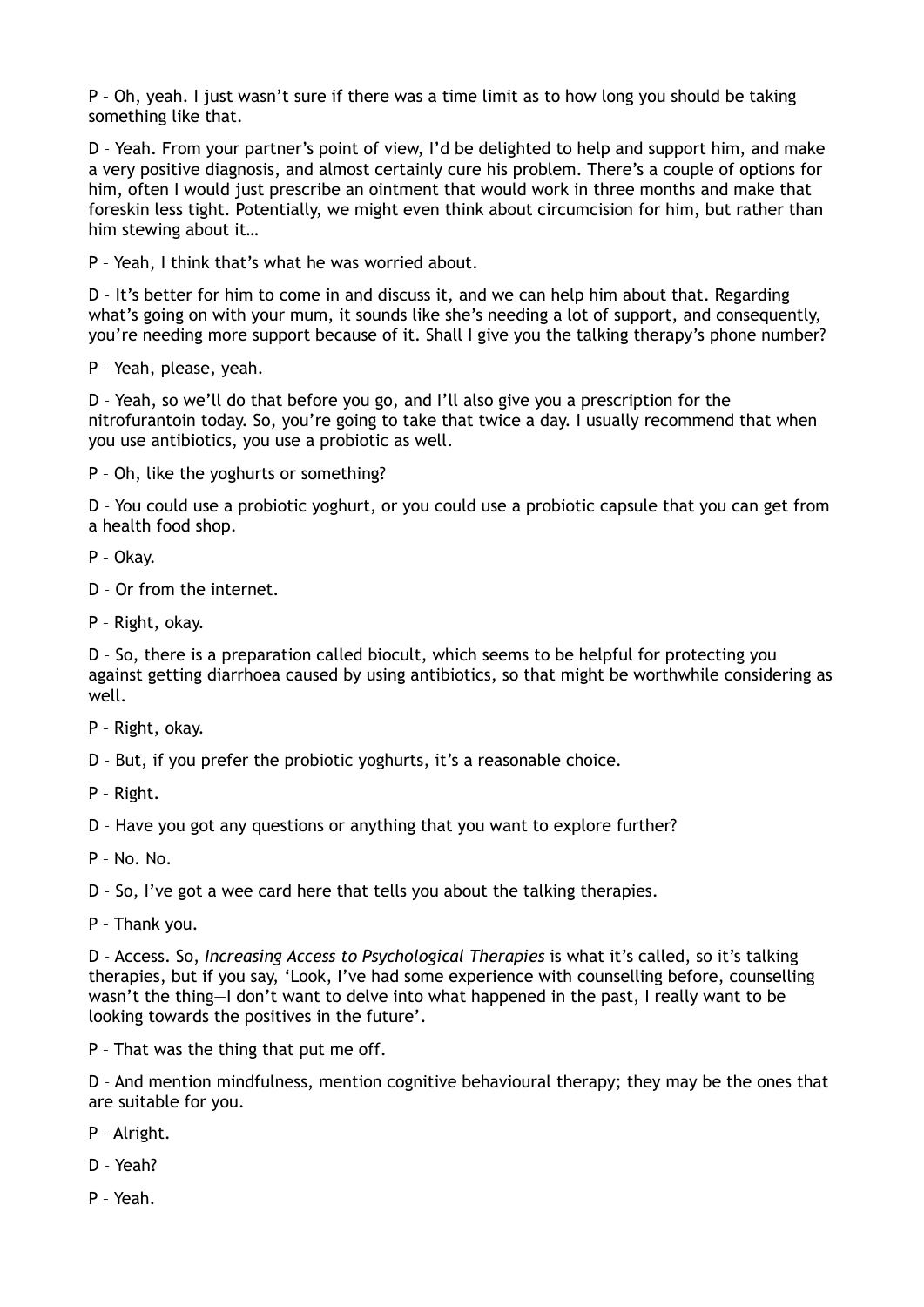D – Have we missed anything?

P – No.

D – Okay. So, while—if you're not feeling great, if you're starting to be a bit shivery, you can take paracetamol quite safely, but you shouldn't be using anti-inflammatory painkillers together with your citalopram.

P – Yeah. I only ever take paracetamol.

D – What shall we do in terms of your citalopram dose?

P – Because my mam always said it's best to try and get off them, if you've been on them for a long time, and…

D – Okay. How helpful have they been for you?

P – Oh, they've been wonders.

D – It's not the time. It's not the time, is it, really? But, I wouldn't feel guilty about needing them and using them, because they're doing their job, aren't they, really, and I think that's important. I can see the extra strain that you're under, so it's important that we make sure that you don't feel guilty for having to use the medication that works really well for you. So, I'm very happy, if you decide to, to increase your citalopram to 30 or to 40.

P – Can I increase it to 30?

D – We can do that, yeah. I don't think they come in 30mg tablets.

P – They don't, no. I've just ordered a—

D – So, I'll give you some 10s to go with the 20s.

P – I've just ordered some 20s, yeah. I didn't feel like crying when I came in.

D – I apologise for making you. You normally get two months at a time, but you can keep yourself safe, no thoughts of self-harm?

P – Oh, god, no.

D – Can I double check that we've done an ECG on you at some stage?

P – No, last time I was in I mentioned this. I was supposed to get, I thought it was yearly thyroid and heart checks after the treatment. Now, when I've checked he said that wasn't on the letter, but he said just come to the well-woman clinic in September.

D – I'd be delighted for us to do annual thyroid tests, that's absolutely fine.

P- Right, because I've been discharged from the haematology section, and I'm only seeing the surgeon.

D – Okay. I don't think we need to, necessarily, do any blood tests, but if you're getting symptoms that make you think that it might have come back, then we could do that.

P – Yeah.

D – And if it would be helpful for you—or reassuring to you, we could, there is a blood test that we could think about doing that might help. It's called an LDH, but we wouldn't necessarily need to do that on a regular basis for you.

P – Right. Do you know, because my mams had breast cancer twice now, but there aren't many other women in the family—a couple of my mam's cousins have had breast cancer. Do I have to have a test, or is that not the kind of circumstances where I would have to see if I had the gene?

D – What age was your mum diagnosed?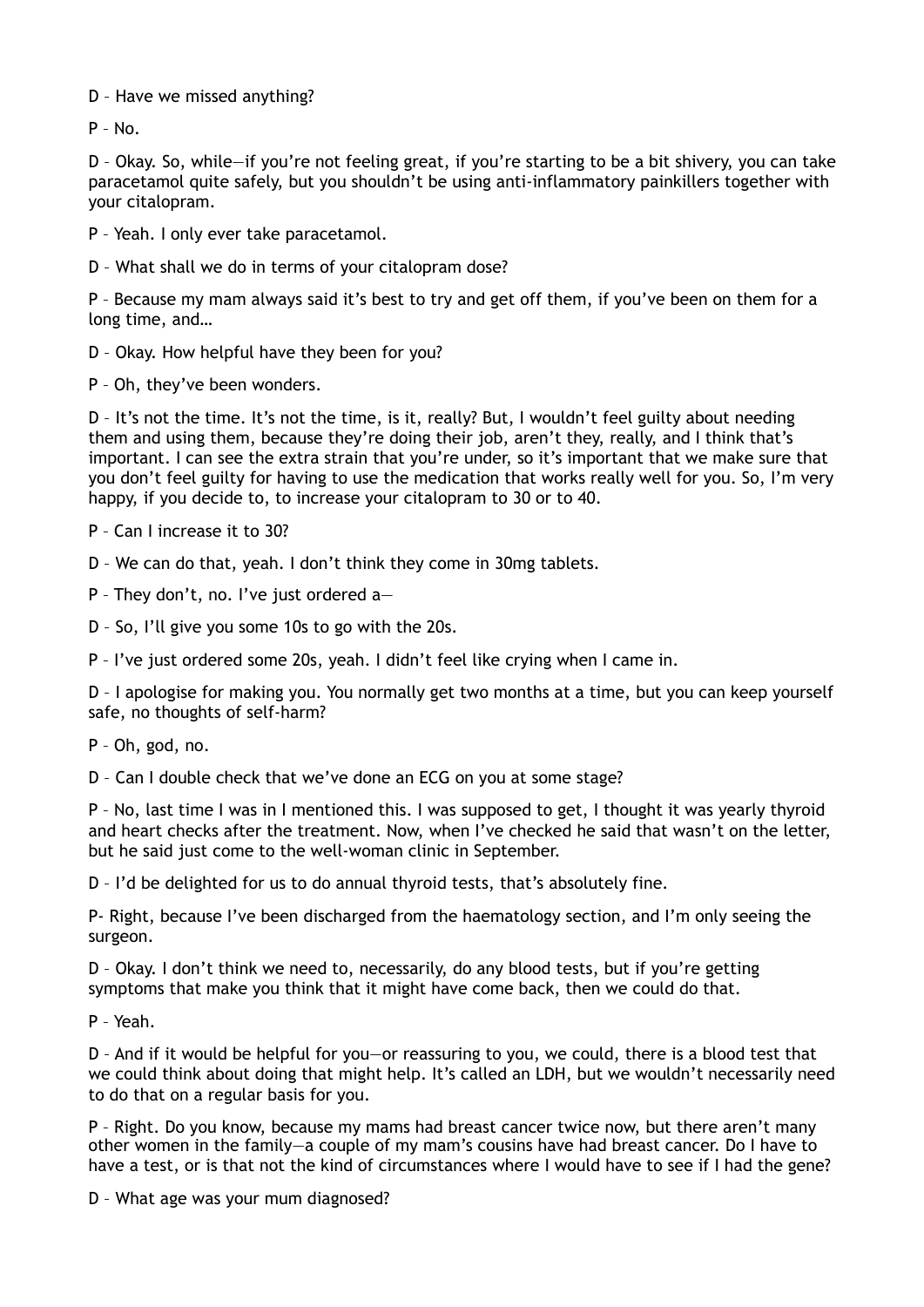- P Fifty, and then seventy-one.
- D Okay. Has she had a genetic test?
- P No.
- D Okay.
- P But my gran, like on her side, she had never had cancer. But her sister's daughter did.
- D And how old was your gran—she never had it?
- P She never had cancer, no, no.
- D Well, that's reassuring isn't it?
- P Right. So, chances are, it's not a one that's going to be…

D – It wasn't diagnosed particularly early on in your mum, so there's nothing pointing towards it being a particularly—you having a particularly high risk of familial breast cancer. It's a fairly common diagnosis, to be fair.

- P Yeah. Yeah.
- D But, you're breast aware? You know what you're looking out for?

P – Yeah.

D – Okay. Good. So, that's your extra dose of citalopram; you've already got the normal dose. You're going to take this bottle away with you, so hand this in when you can, before half past four.

- P Okay, I will before I finish work.
- D We've covered a lot of ground.
- P We have.

D – What's the take away messages, what's the things you're going to plan to do from here on in?

P – Well, I'm going to take another citalopram tonight, I might even have a word with Ian when I get home. Just try and assure him that it doesn't always have to be surgical.

D – Yeah. We find that 70% of people with the problem that he's got will find that they can get away without surgery, just with an ointment.

P – Right.

 $D - S$ o…

P – I mean, I don't know if he's just anxious about missing work, because he's one of the team leaders at Nissan and I don't know if it's because of that or just the thought of it.

D – Well, if you need a late appointment to see one of us, then I'd be delighted to make arrangements, or if he just wants to speak on the phone in the first instance, then we can make arrangements.

- P Right, yeah, okay. Oh, well that's brilliant, yeah.
- D All right? Okay.
- P So, this one's got to be filled up to the…?

D – Fill it up to the fill point, that's absolutely fine, no problem. I'll discard that one, because it's a relatively small sample.

P – Yeah.